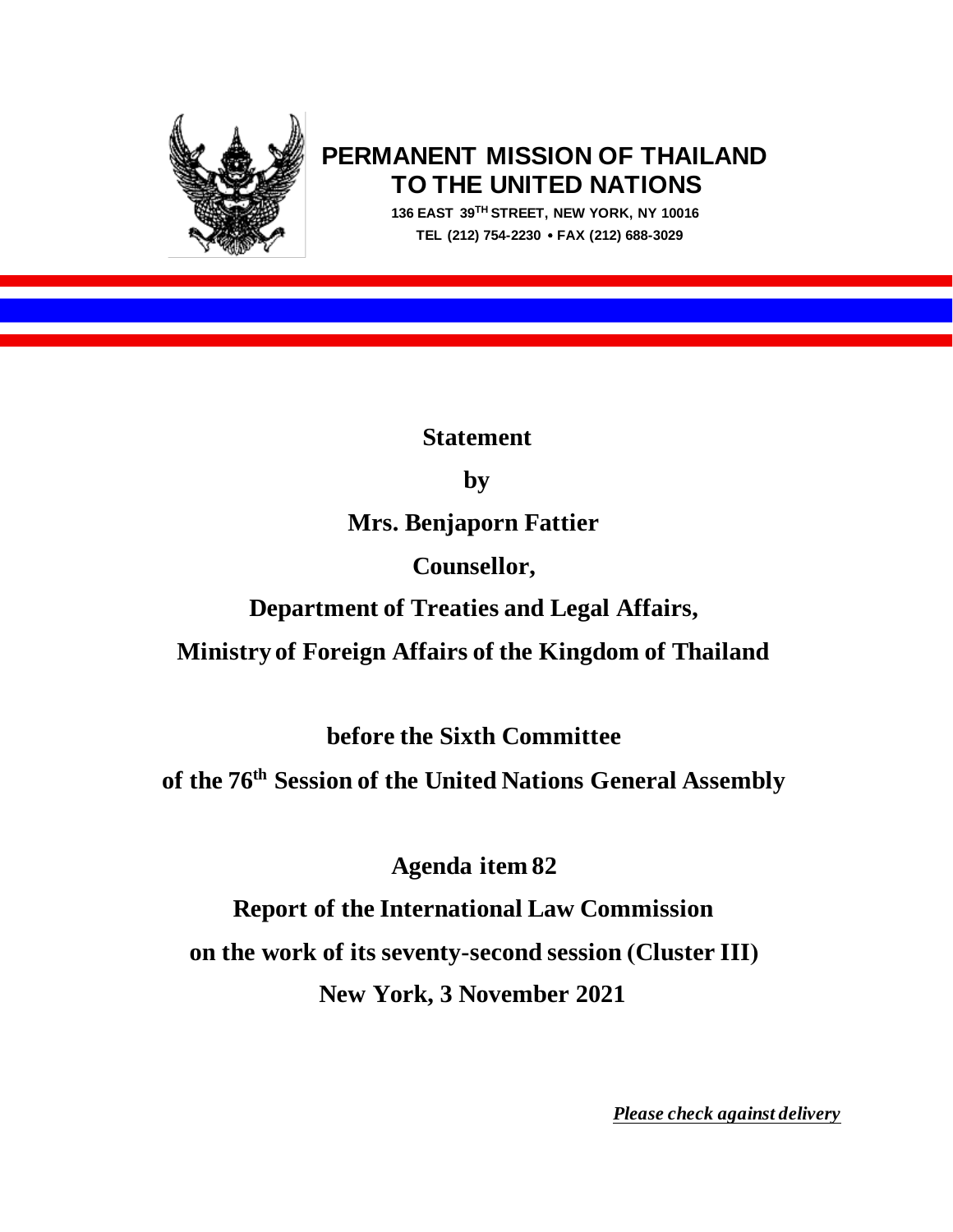word count: 410 words time delivered: 3 minutes

#### **Madame la Présidente,**

1. Concernant l'examen du Groupe III du rapport de la Commission du droit international dans sa soixante-douzième session, ma délégation souhaite faire des observations préliminaires sur le chapitre VIII concernant les **Principes généraux du droit**.

## CHAPTER VIII GENERAL PRINCIPLES OF LAW

2. Tout d'abord, ma délégation tient à féliciter le Rapporteur spécial, M. Marcelo Vázquez-Bermúdez, pour son deuxième rapport très approfondi. Nous saluons également l'adoption provisoire par la Commission de trois projets de conclusions ainsi que la proposition du projet de conclusion révisé 4 et de cinq projets de conclusions supplémentaires.

#### **Madam Chair,**

3. Thailand recognises the significance of general principles of law embedded within the international legal structure as one of the sources of international law, as stated in Article 38 paragraph 1 (c) of the Statute of the International Court of Justice, and acknowledges the importance of using them to fill gaps in international law to avoid *non-liquet* circumstances.

4. Regarding the identification of general principles of law, my delegation appreciates the significant progress achieved in this topic and emphasises **the need of establishing the criteria for identifying them**. However, the criteria for determining the existence of general principles of law should **not be too broad** and should be explicitly differentiated from existing rules of customary international law to avoid general principles of law becoming a shortcut for establishing customary norms in areas where general practice has not yet developed.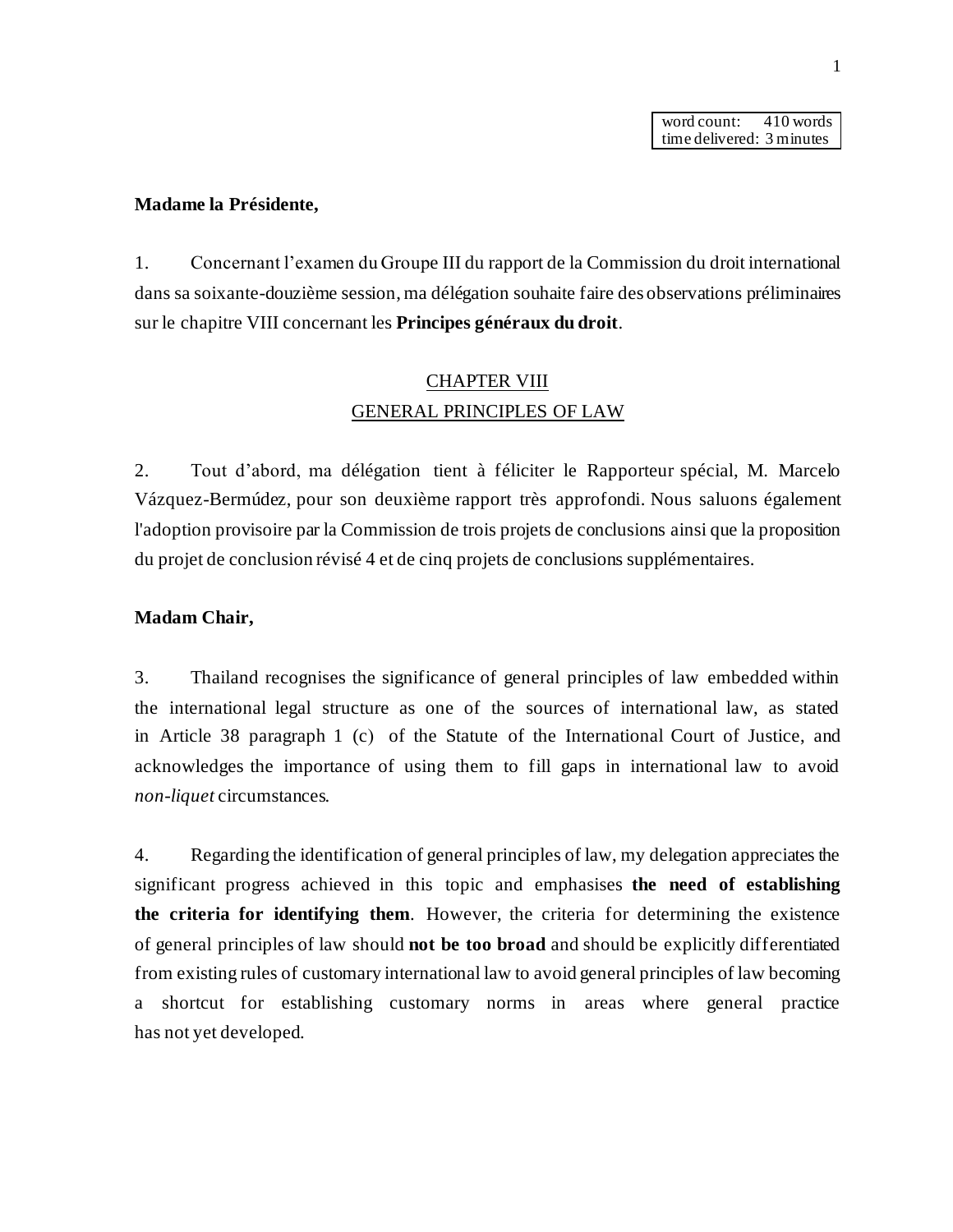5. With respect to the Draft Conclusion 5, the determination of the existence of a principle common to the principal legal systems of the world, Thailand wishes to reiterate that, while it may not be necessary to examine all legal systems, families and regions<sup>1</sup>, **the inclusiveness of each legal system, family and region** as well as their unique characteristics **should be carefully considered** and assessed in order to determine the essential content of general principles of law derived from national legal systems.

## **Madam Chair,**

6. Thailand will continue to follow closely the work of the Commission on this topic and look forward to the Special Rapporteur's third report on the functions of general principles of law and their relationship with other sources of international law.

7. Finally, Thailand remains committed to the rule of law and attaches utmost importance to the codification and progressive development of international law. We believe the ILC that is inclusive in its representation, and with fresh perspectives, will provide practical legal solutions in addressing the needs and concerns of the international community.

I thank you.

\* \* \* \* \*

<sup>1</sup> A/CN.4/732, paragraph 30